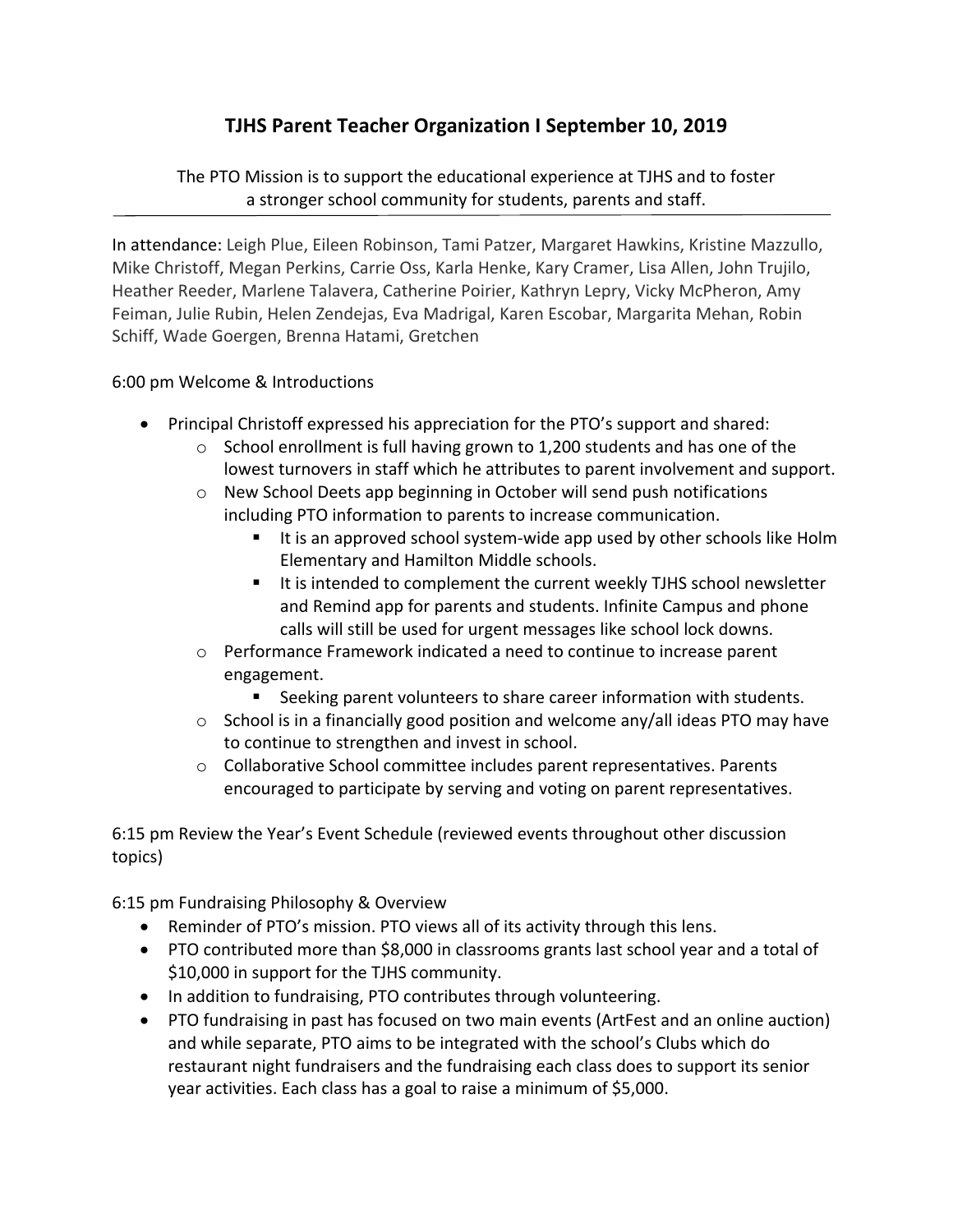- $\circ$  PTO uses funds raised for classroom grants, teacher appreciation and hospitality events.
- o ArtFest in October has netted \$7,500. Pros: Engages broader community. Provides student volunteer opportunity. Has been held for 30 years. Cons: Very labor intensive. This year, gym is not available due to a basketball tournament. Event competes with other craft and art fairs in the Fall. No one has volunteered to Chair event this year.
- o Auction in March ‐ Pros: Strong ROI less labor intensive and has netted \$12,000. Opportunities to grow and expand auction. Cons: Online only event.
- $\circ$  Vote at September 10<sup>th</sup> meeting to postpone ArtFest this year.
	- **Unanimous vote in support of postponing.**

## 6:35 pm Treasurer Report

- Reviewed Financial Summary (quick snapshot of PTO checking and savings)
	- o Currently \$70,117.66 in Total Cash Assets ‐ \$51,783 less \$6,000 reserves for \$45,783 available to spend this year.
	- o Community Partner and Alumni funds roll over every year
	- o Travel Reserve is money set aside for students in need of financial support to travel to an event
	- o PTO holds funds for each Class.
		- 2016 and 2017 Class Funds designed for after prom use.
- King Soopers Rewards are an easy way for every parent to support TJHS.
	- o No longer have to use re‐usable card. Sign up your loyalty card for TJHS.
- Approval of two expenses:
	- o Samanda Davis, TJHS Social Worker, has requested \$375 for screening of Screenagers movie in November
	- $\circ$  Principal Christoff has requested \$250 for graphic design work to provide temporary art for school lobby during construction wrap up.
		- All in attendance voted unanimously to approve for the PTO to fund these two requests.
- Budget vote at next month's PTO meeting
- Financials are always posted on the PTO page on the TJHS website

6:45 pm Communication Channels (covered in earlier agenda items)

6:45 pm Upcoming Hospitality/Staff Appreciation

- Parent Volunteer Roles to be filled include:
	- o Hospitality Chairs Need 2‐4 parents
		- Each parent leads 1 hospitality event. All logistics have been determined so it's a turnkey volunteer opportunity.
		- **Exents include:** 
			- Hosting dinner for October Parent/Teacher Conferences on October 16